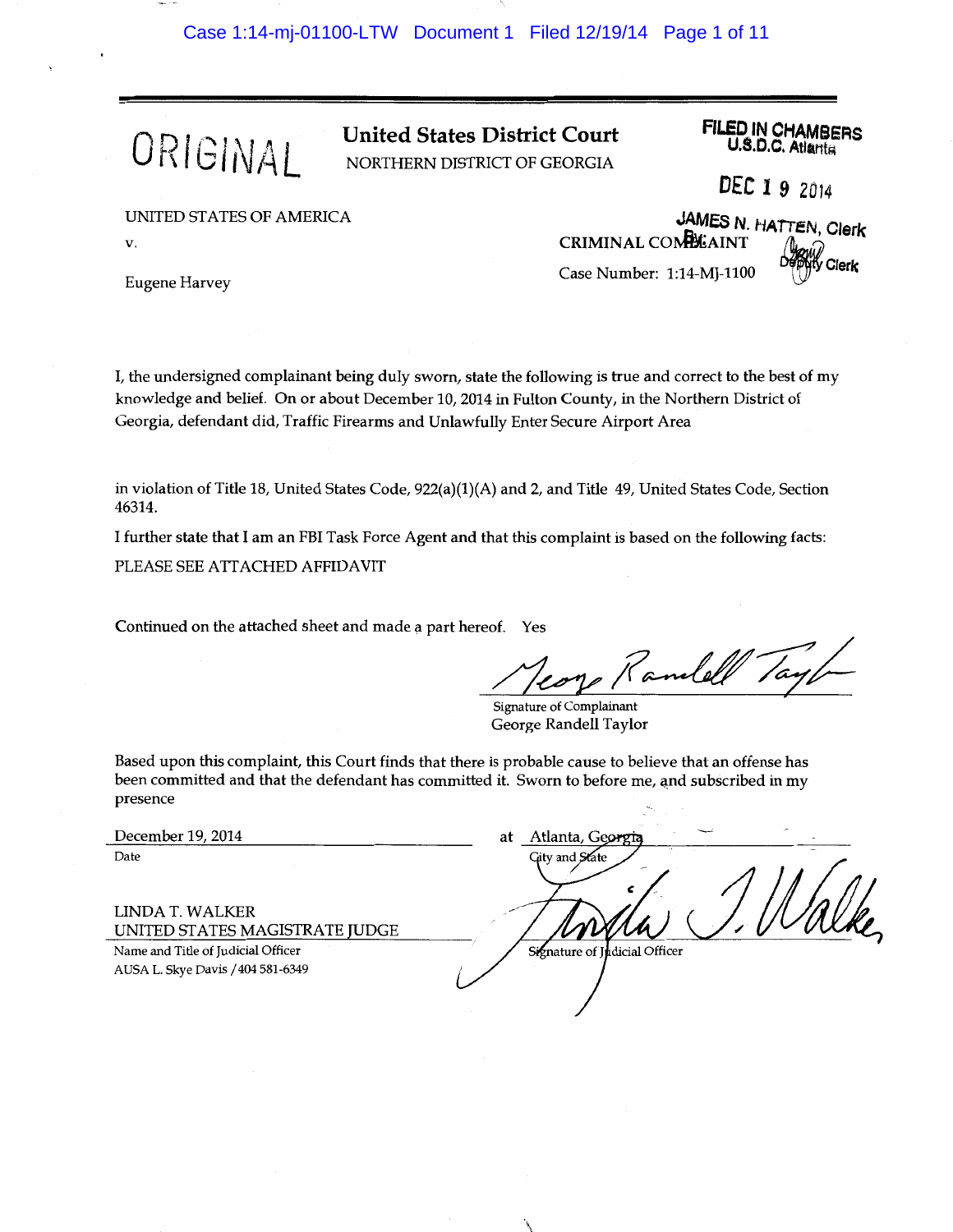## **AFFIDAVIT IN SUPPORT OF ARREST WARRANT FOR EUGENE HARVEY**

I, George Randell Taylor, being duly sworn, depose and state the following:

## **A. Introduction and Agent Background**

- 1. I am a Senior Federal Air Marshal assigned as a Task Force Agent with the Federal Bureau of Investigation ("FBI")/Joint Terrorism Task Force (JTTF) and have been so employed since August 2012. I have been employed in law enforcement since 1983 and as a Federal Law Enforcement Officer since 1995. I am currently assigned to the Atlanta, Georgia office at the Hartsfield-Jackson International Airport ("Hartsfield-Jackson") and investigate crimes committed in and around the airport.
- 2. As a Federal Task Force Agent, I am authorized to investigate violations of laws of the United States and to execute arrest and search warrants issued under the authority of the United States.
- 3. By this affidavit, I submit that probable cause exists to believe that Eugene HARVEY, a Ramp Agent/Baggage Handler employed by Delta Air Lines at Hartsfield-Jackson, has violated Title 18, United States Code, Sections  $922(a)(1)(A)$  and 2 (trafficking firearms and aiding and abetting) and Title 49, United States Code, Section 46314 (entering Airport Area in Violation of Security Requirements).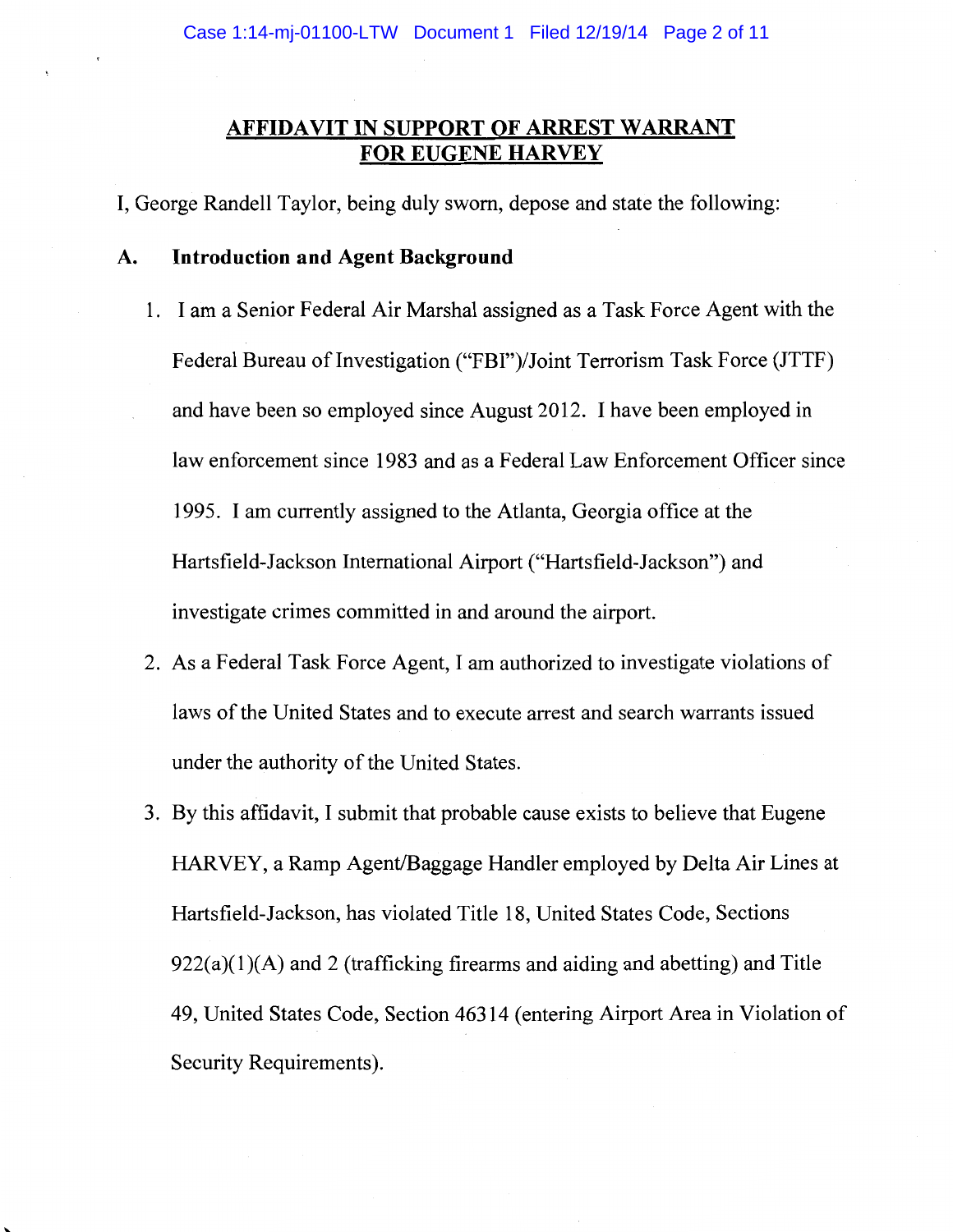## **B. Sources of Information**

4. I make this affidavit based upon personal knowledge derived from my participation in this investigation and upon information received from other law enforcement officers. Because this affidavit was prepared for the limited purpose of obtaining a criminal complaint, I have not included each and every fact known about this investigation.

## **C. Factual Summary - Probable Cause Basis**

5. On December 10, 2014, Mark Quentin Henry ("Henry"), was arrested pursuant to a warrant obtained by the Kings County District Attorney's Office, for the felony crimes of Criminal Possession of Weapons  $(3<sup>rd</sup>$ Degree) and Criminal Sale of Firearms  $(1<sup>st</sup>$  Degree). Henry<sup>1</sup> was arrested as a result of an ongoing investigation by the New York Police Department, Organized Crime Control Bureau - Firearms Investigation Unit, targeting individuals trafficking stolen and straw-purchased firearms from Atlanta, Georgia to the New York area. Henry had been identified during the course of the investigation as one of the individuals transporting and supplying firearms to other identified co-conspirators in the New York and Brooklyn areas.

<sup>&</sup>lt;sup>1</sup> Henry is a convicted felon and a prohibited person as defined by Title 18 United States Code 922.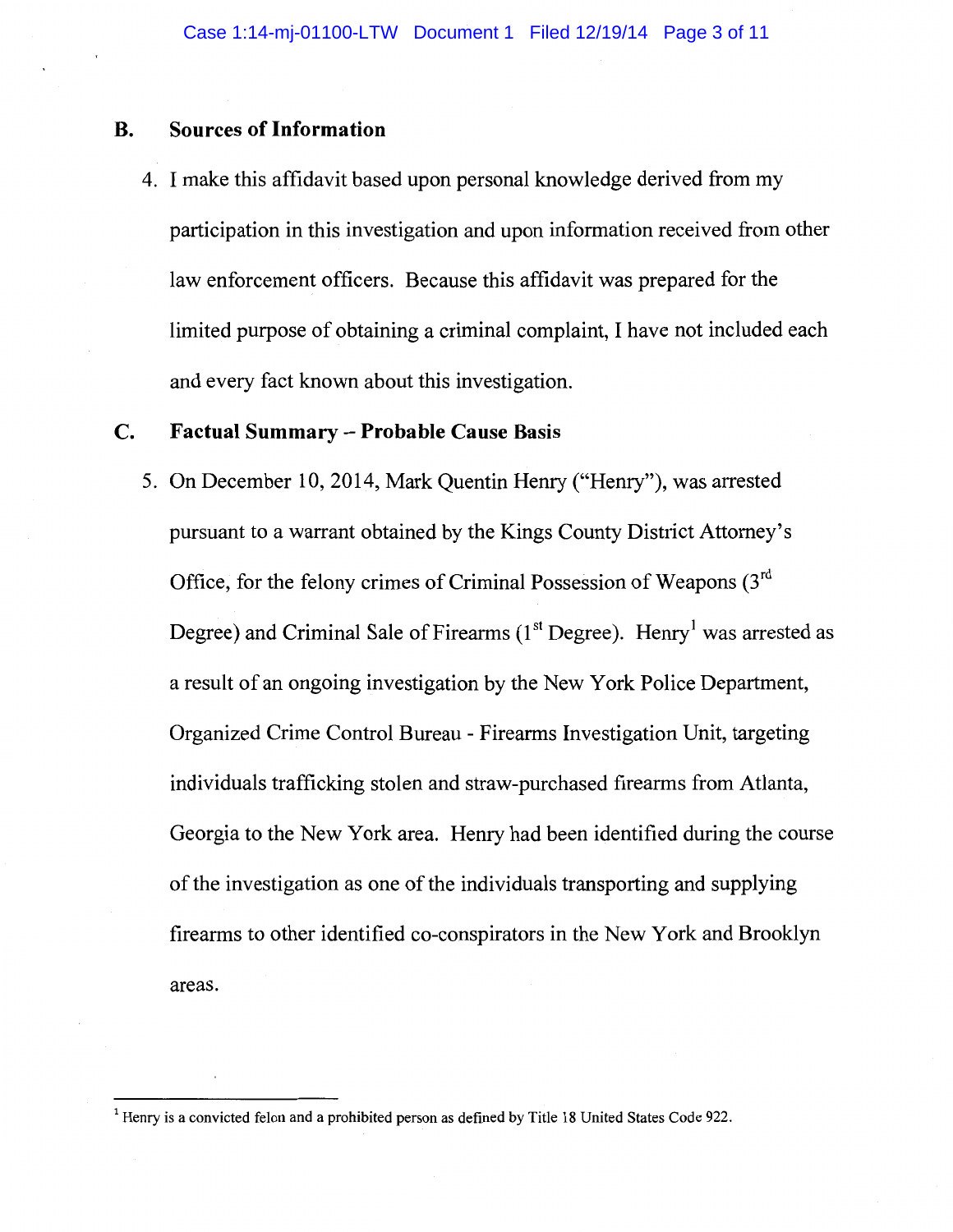- 6. Specifically, during the investigatory period of May 1, 2014 to December 10, 2014, Henry supplied 129 handguns in various makes and models, and two "assault rifles" (described as an AR-15 and an AK-47), to a coconspirator, who would then sell the trafficked firearms to a New York Undercover Officer. Based on the investigation, New York agents knew Henry had obtained these firearms from Georgia.
- 7. At the time of his arrest and in a search incident to that arrest, Henry was found to be in possession of a black Oakley backpack. Inside the Oakley backpack was a second dark-blue bag with "Jeppesen" written on it. The "Jeppesen" bag held eighteen (18) handguns of various makes and models, seven of which were loaded. Also in the Oakley backpack was a zip-lock clear bag containing toiletry items. Nothing else was located inside the Oakley bag.
- 8. After being read his Miranda rights, Henry agreed to speak with investigating agents. During the post-arrest interview, Henry informed the investigating agents that he had flown from Atlanta to New York with the 18 firearms and associated ammunition in his carry-on bag. At the time of his arrest, Henry was in possession of a Delta Air Lines boarding pass for Delta flight 2352 ("Flight 2352"), traveling from Hartsfield-Jackson to New York's John F. Kennedy International Airport ("JFK") on December 10,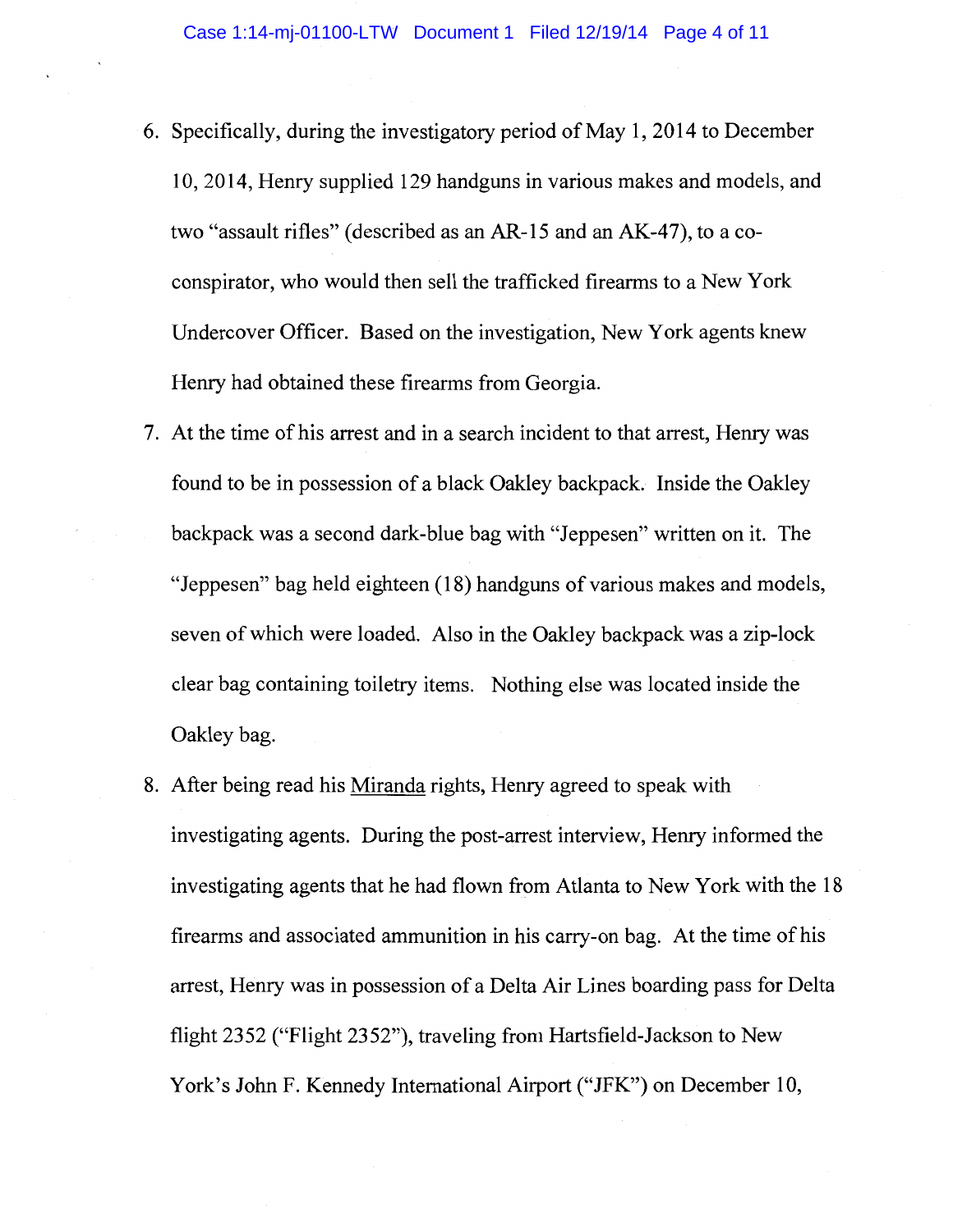2014. Flight 2352 departed Hartsfield-Jackson at approximately 8: 12 a.m., and arrived at JFK at 10:22 a.m. Airline records confirm that Henry boarded this flight, and was flying using the "Buddy Pass" privileges of his mother, a retired gate agent for Delta Air Lines.

- 9. Following Henry's arrest, it was determined that Henry had been employed as a Ramp Agent/Baggage Handler for Delta Air Lines from February 2007 to December 2010, when he was terminated for abusing the Delta "Buddy Pass" system.
- 10. At the time of his arrest, Henry was in possession of a cellular telephone, telephone number 404-518-9664. Call detail records for telephone number 404-518-9664 indicate that shortly before his scheduled December 10, 2014 flight, Henry was in contact with telephone number 404-822-7594, twelve times via text message. A review of subscriber records establishes Eugene HARVEY as the registered subscriber for telephone number 404-822-7594. Moreover, telephone number 404-822-7594 is the listed emergency contact number and the primary contact number for Eugene HARVEY on Delta Air Line's emergency employee telephone list and HARVEY's SIDA security application.
- 11. HARVEY is currently employed as a Ramp Agent/Baggage Handler by Delta Air Lines. Harvey is assigned to work at the Hartsfield-Jackson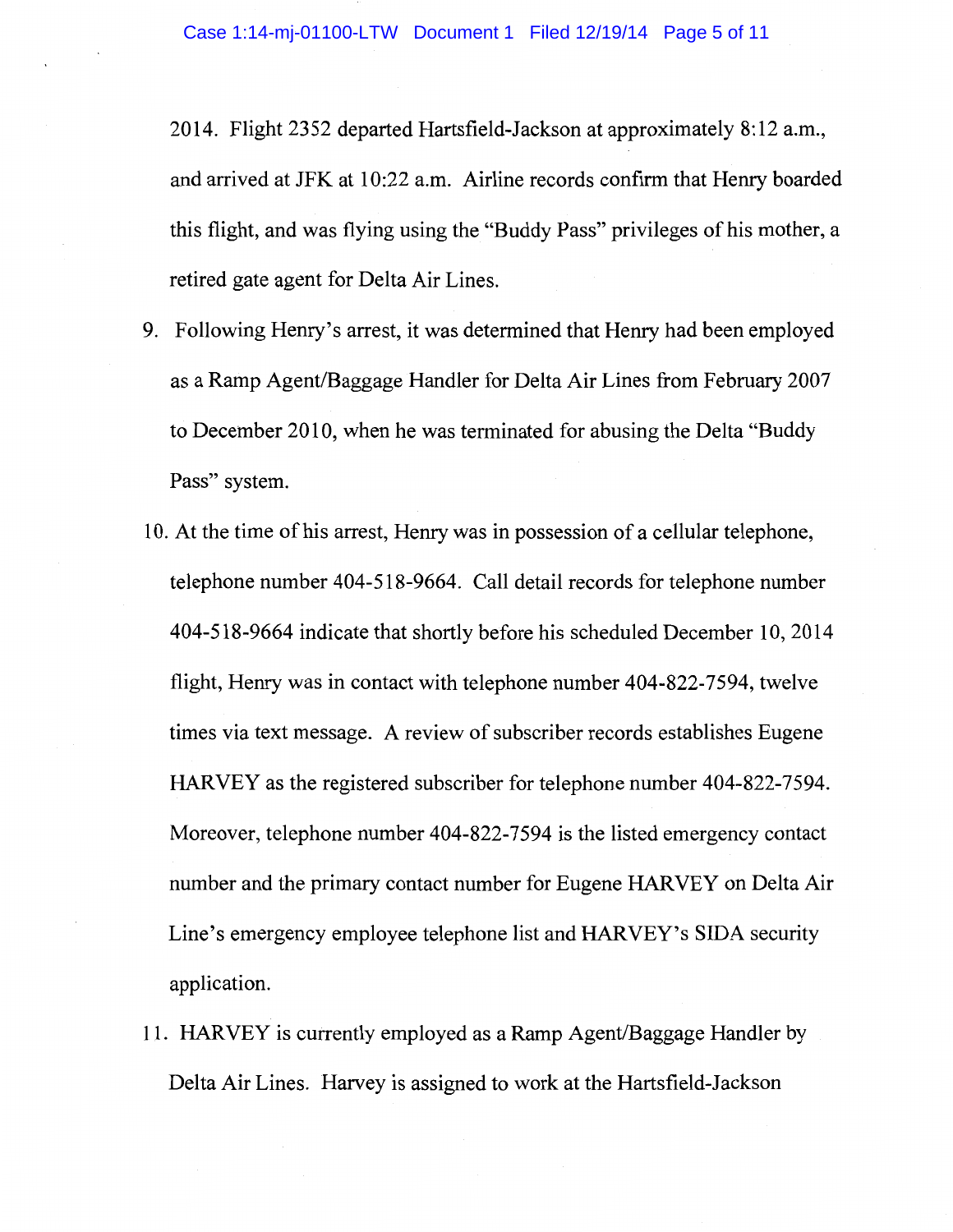International Airport, in Concourse B-North's Baggage Transfer Room. Concourse B is located within the Secure Identification Display Area ("SIDA"), a designated "secure area" which is restricted by the Department of Aviation, Hartsfield-Jackson International Airport, the Department of Homeland Security, the Transportation Security Administration, and the Federal Aviation Administration. Access to SIDA areas is strictly controlled, and those who enter do so by using a SIDA badge that has a unique access passcode associated with each individual badge holder.

12. Upon examining HARVEY's SIDA Access History Report,<sup>2</sup> it was determined that HARVEY entered the designated SIDA area at the Delta Air Lines Employee Parking Lot at 6:57:59 a.m. on December 10, 2014, the same date that Henry flew with the 18 firearms in his carry-on bag. This is the designated entry point for Delta Air Lines Employees who are cleared by the Hartsfield-Jackson International Airport Department of Aviation, Department of Homeland Security, Transportation Security Administration and the Federal Aviation Administration to access the internal SIDA area at Hartsfield-Jackson International Airport. Once Delta Air Line employees gain access, they are then shuttled by Delta Air Lines' employee buses to the internal secure/restricted area at Hartsfield-Jackson. Delta Air Lines

<sup>&</sup>lt;sup>2</sup> This report is the history of access to restricted areas and movement within the designated secure SIDA areas at the Hartsfield-Jackson International Airport.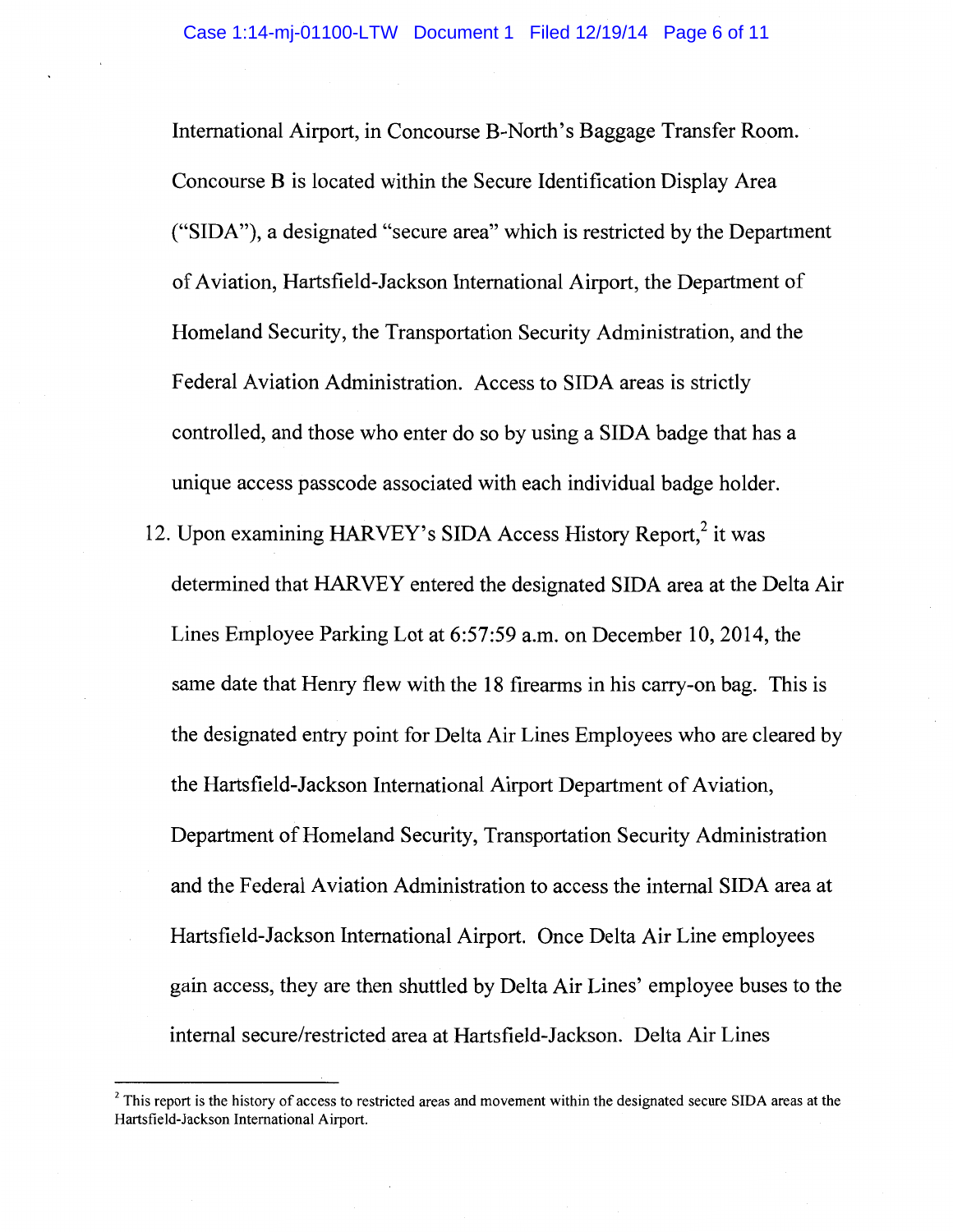Employees entering this area are not subjected to screening by the Transportation Security Administration (TSA), neither at the time of entry into the employee parking lot, nor upon entry to the internal secure/restricted area at Hartsfield-Jackson.

- 13. A review of all available security video for December 10, 2014, was conducted by law enforcement officials. The review of the footage revealed that Henry submitted for TSA screening at 07:27 a.m. and exited screening at 07:32 a.m. At the time of entry and exit at the screening checkpoint, Henry was in possession of the black Oakley backpack. Had the eighteen firearms been inside the Oakley bag when Henry passed through TSA screening, the firearms would have been discovered. Accordingly, I reasonably believe the eighteen firearms bypassed security.
- 14. Security video shows that upon his exit from the screening lane, Henry proceeded down the escalator to the "Plane-Train" platform, where he then boarded a train. During his ride on the "Plane-Train," video coverage was lost due to non-availability of security cameras on-board the trains. However, approximately 5 minutes later, security footage shows Henry exiting the escalator at center-point for Concourse B. Henry then proceeded towards Gate B-26, where he removed the Oakley backpack and sat down. Call records establish that at this time, Henry began texting with HARVEY.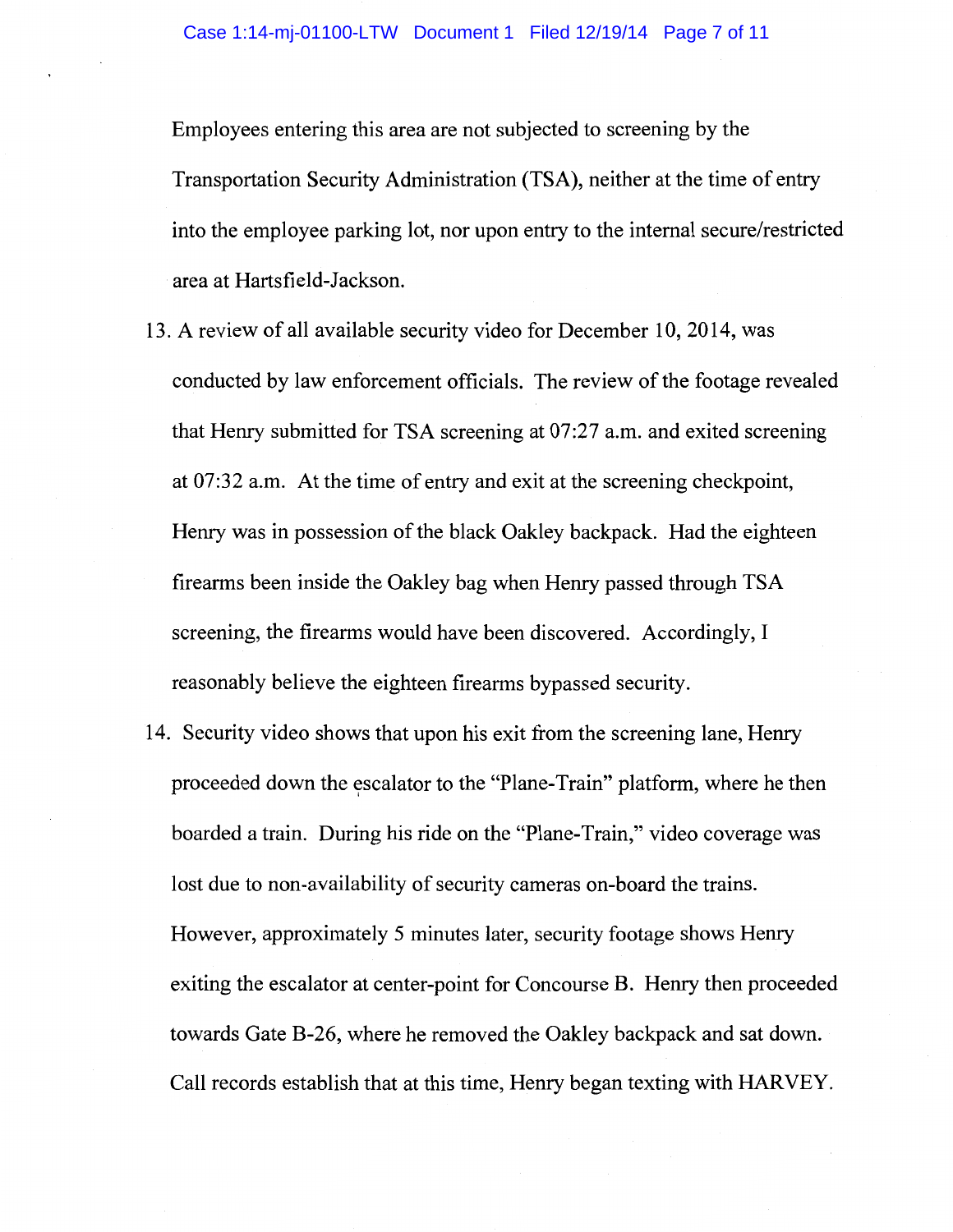- 15. Security footage shows that HARVEY enters the men's restroom across from Gate B-26. My identification of HARVEY in the video is based on the fact that there is known photograph of HARVEY exiting a tarmac door a few moments later, and he is wearing the same clothing. Immediately after HARVEY enters the men's restroom, Henry was observed walking from where he had been seated, and entering the same men's restroom. One minute later, Henry walked out of the restroom while carrying the Oakley backpack with both shoulder-straps over his shoulders. Then, shortly thereafter, HARVEY is seen leaving the bathroom. He is observed going through a locked door that leads to tarmac exit door BN35-2-E2-ST35 ("B35"). SIDA Access Reports establish that the SIDA badge issued to HARVEY was used at that time to exit tarmac exit door B35.
- 16. After leaving the men's restroom across from B-26, Henry was observed walking back to the "Plane Train," where he then boarded the train. Henry traveled on the "Plane Train" to Concourse A, where he was seen on security footage exiting the train and walking to Gate A-1. At 8:05 a.m., records show Henry boarded flight 2352 for JFK through Gate A-1.
- 17. Subsequent investigation establishes that Henry and HARVEY have engaged in behavior and communication consistent with their actions on December 10, 2014, as follows: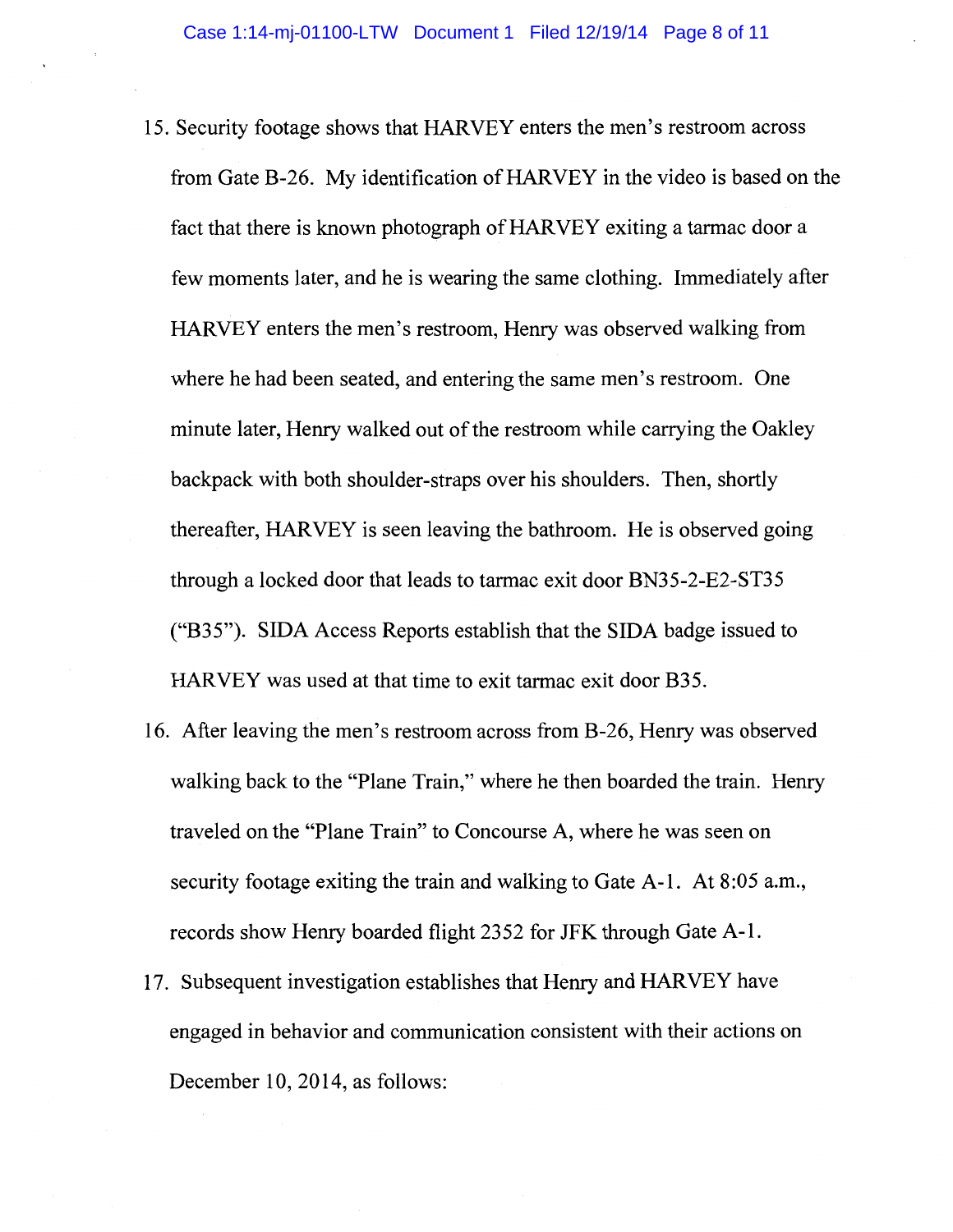•On January 31, 2014, HARVEY was on employee "sick leave" from Delta, and should not have reported to the airport. However, at 6:40 a.m. that day, HARVEY entered the SIDA area at Hartsfield-Jackson in violation of Delta Air Lines and airport policy, which allows access to restricted areas only while an employee is on duty and in performance of official work. On that same date, Henry flew from Hartsfield-Jackson to New York La Guardia on a Buddy Pass, via Delta Flight 1586, which departed at 7:46 a.m.

•On June 6, 2014, HARVEY was not scheduled to work. However, at 5:14 a.m., HARVEY entered the SIDA area at Hartsfield-Jackson in violation of Delta Air Lines policy. On that same date, Henry flew from Hartsfield-Jackson to JFK on a Buddy Pass, via Delta Flight 1563, which departed at 5:58 a.m.

•On August 23, 2014, HARVEY was not scheduled to work. However, at 1: 15 p.m., HARVEY entered the SIDA area at Hartsfield-Jackson, in violation of Delta Air Lines policy. On that same date, Henry flew from Hartsfield-Jackson to JFK on a Buddy Pass, via Delta Flight 1419, which departed at 3 :07 p.m. Ten text messages were exchanged between HARVEY and Henry on this date, with nine being exchanged prior to Henry's flight departing.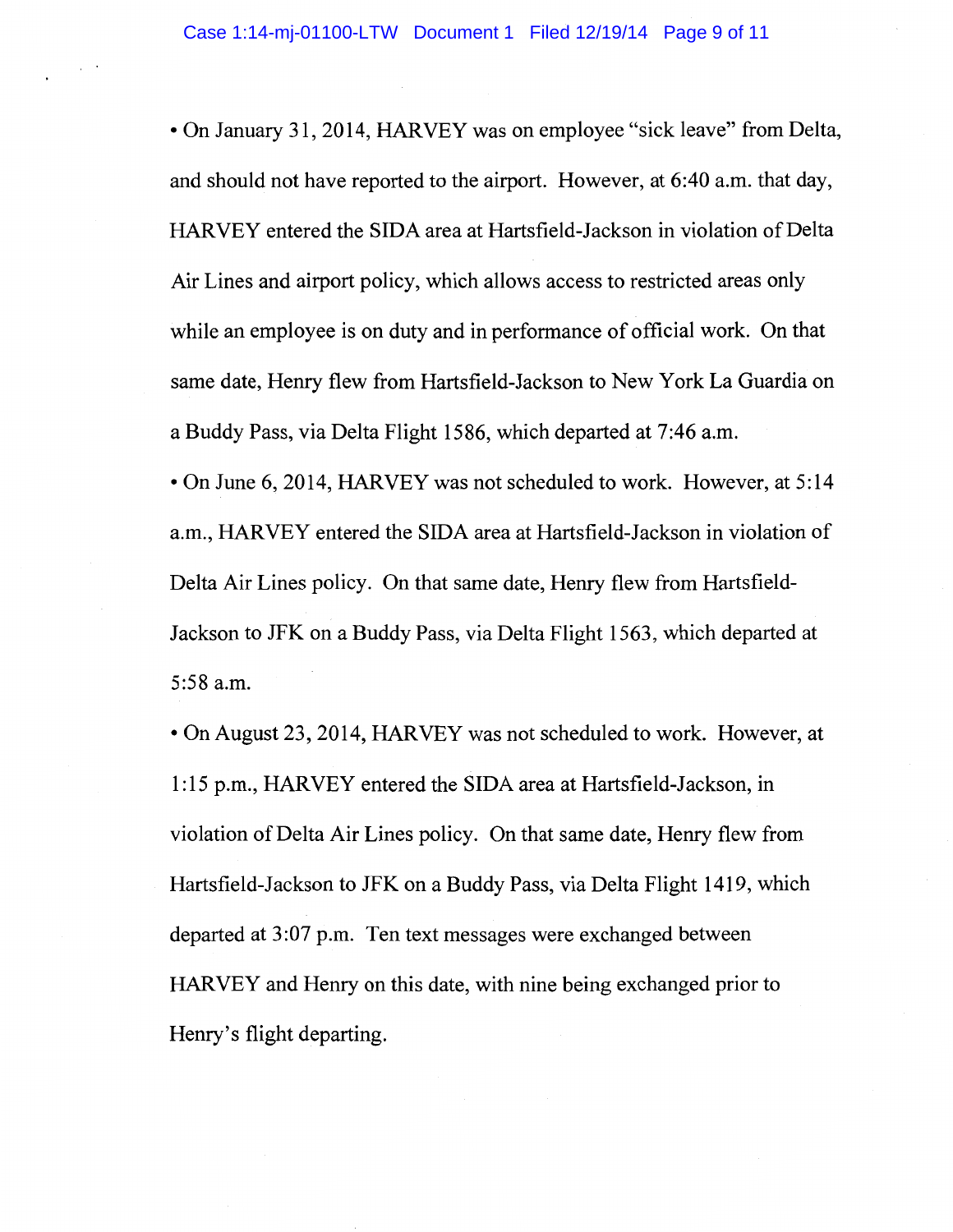- 18. On dates shortly following the above referenced trips, the New York Undercover Officer made controlled buys of firearms from Henry's coconspirator. Specifically, a purchase and sale was made on June 6, 2014, June 11, 2014, August 27, 2014, August 28, 2014, and August 29, 2014.
- 19. Thereafter, another similar course of conduct occurred. On November 24, 2014, HARVEY was on employee vacation. However, at 11:51 a.m., HARVEY entered the SIDA area at Hartsfield-Jackson, in violation of Delta Air Lines policy. On that same date, Henry flew from Atlanta to La Guardia on a Buddy Pass, via Delta Flight 362, which departed at 2:45 p.m. A review of airport security footage from November 24, 2014, shows HARVEY alone in an employee-only elevator with a black duffle bag. The video shows HARVEY exiting the elevator into a food-court area of the airport concourse and turning a comer out of camera view. Within seconds, Henry is seen coming around that same comer with the bag that was previously in HARVEY's possession. Further, nineteen text messages were exchanged between HARVEY and Henry on November 24, all prior to Henry boarding his flight. On November 25, 2014 and December 1, 2014, the New York Undercover Officer made controlled purchases of firearms from Henry's co-conspirator.